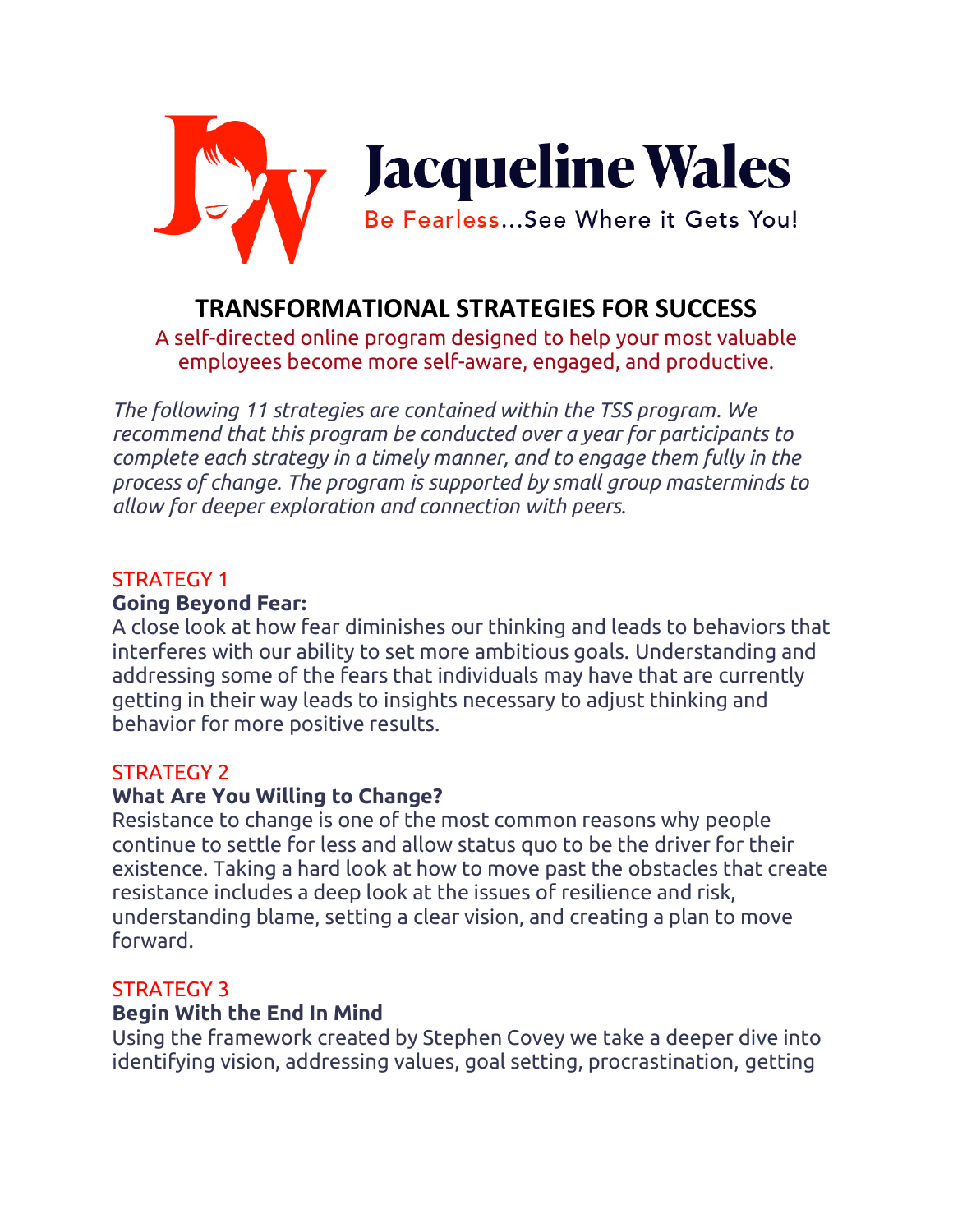outside your comfort zone, and knowing your Fearless Factor. We also address the issue of fear of success and how we can counteract that.

# STRATEGY 4

## **Attitude Is Everything**

TSS focuses on change your attitude and you change everything. We address the issues of how you talk to yourself, negative thinking, over-generalizing, and labeling which can interrupt the ability to live up to full potential. We encourage people to think differently and learn how to accept self through appreciation and gratitude.

#### STRATEGY 5

## **Be Yourself Everyone Else Is Taken**

The greatest obstacle to success is lack of confidence, and a belief that somehow you are not competent. This leads to indecision, inability to speak up, and a need for approval to feel good. In this strategy we will look at the issues of gaining confidence, defining your strengths and weaknesses, identifying key values, and the reasons why self-awareness is essential to develop the full extent of your potential.

## STRATEGY 6

## **Fail Better**

We live in a society where fear of failure prevents people from taking risks. The fundamental philosophy of TSS is that we are all failing our way to success, and to do so we must take a different approach to the meaning of failure. Exploring the fear of failure and how to overcome it is essential to take more meaningful risks which lead to a more satisfying and more impactful career and life.

## STRATEGY 7

## **Living Life On Purpose**

There are three innate needs of every human being. The need for belonging. The need for empowerment and the need for meaning (and purpose). Addressing the concepts of passion, vision and purpose will create an opportunity for participants to define their life purpose and goals.

## STRATEGY 8

## **Communicating Your Needs**

Learning how to communicate effectively is not just what comes out of your mouth, but also encompasses your body language and most importantly, how to listen well. In this strategy we explore why what we communicate